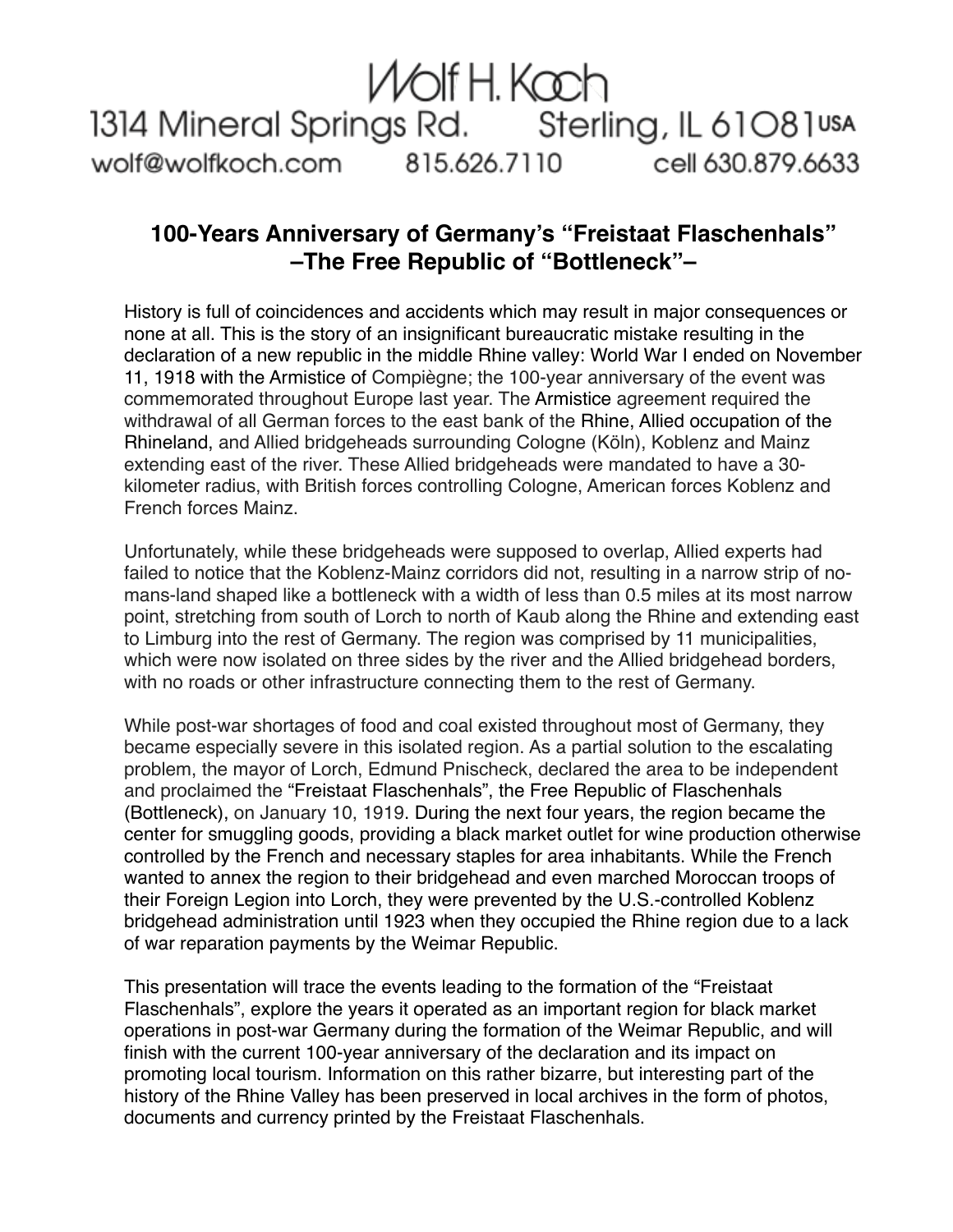

Wolf Koch grew up in the Rhine Valley in Oberwinter, a small town dating back to 886, located halfway between Cologne and Koblenz. He has previously prepared presentations commemorating the end of World War II, the 500-year anniversary of the Reformation, and covered various local historic as well as photography topics. He and his wife Linnea travel extensively; their interest in history has taken them to many historical sites in European countries, covering the period between the Stone Age and medieval times. Locally, they have been studying accounts of the Hopewell civilization, have traveled to many mound builder sites in Ohio, Iowa and Illinois and given many talks on the Hopewell civilization in the Rock River Valley. Dr. Koch, a Sterling resident, is a consultant to the oil and petrochemical industry and has been a professor of chemical engineering. Linnea Koch, a graphic designer specializing in exhibit design and interpretive signage is an accomplished photographer.